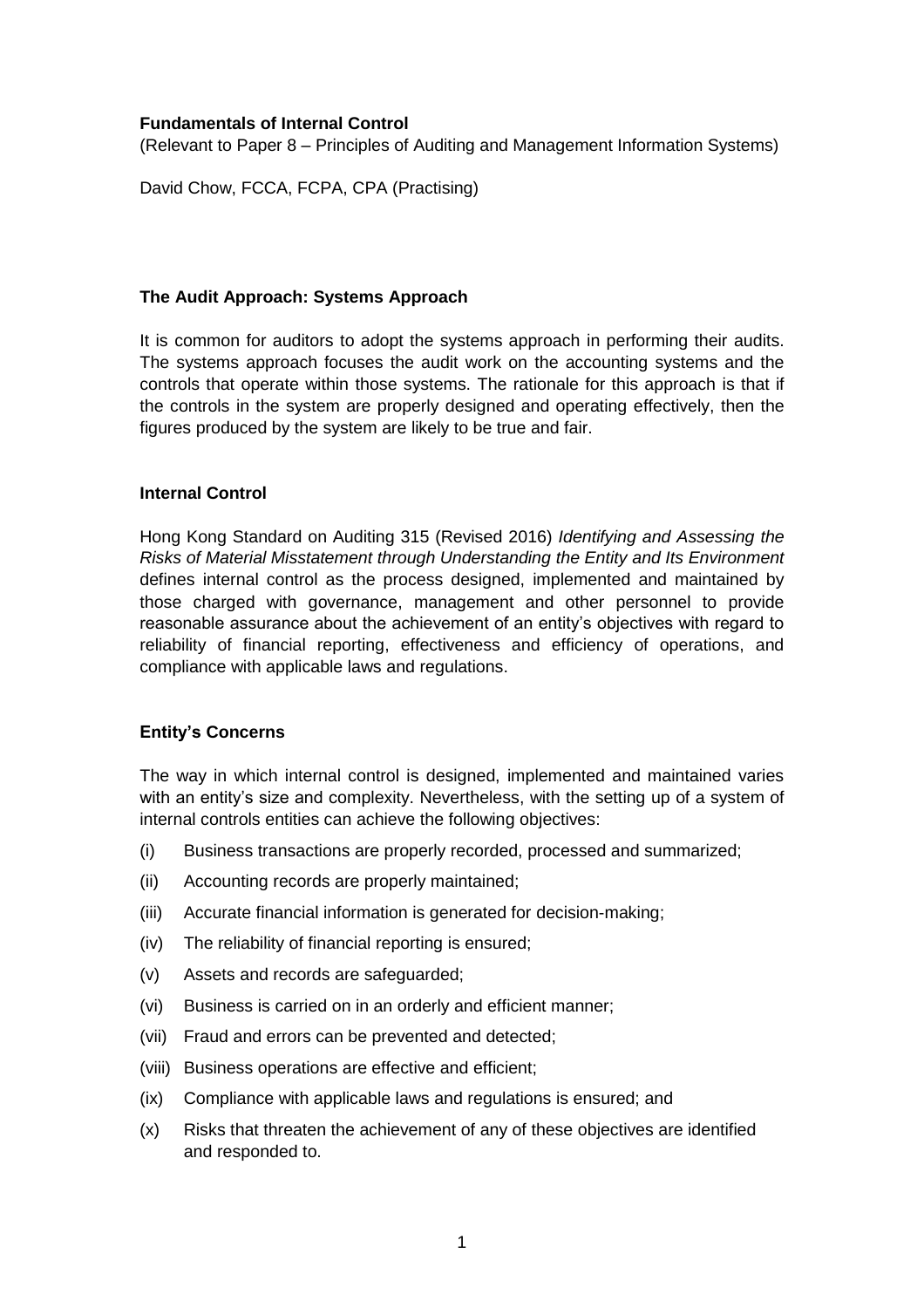# **Auditor's Concerns**

It is useful for an auditor to obtain an understanding of a client's internal control processes relevant to the audit because doing so assists the auditor in:

- (i) Assessing control risk;
- (ii) Identifying types of potential misstatements;
- (iii) Considering factors that affect the risks of material misstatements; and
- (iv) Designing the nature, timing and extent of further audit procedures.

### **Preventive and Detective Controls**

When considering internal controls the auditor should also be aware of the difference between preventive controls and detective controls. Both are designed to identify errors, but the distinction is based on the timing of their application. Entities generally use a combination of both preventive and detective controls.

Preventive controls are applied before the subsequent processing step. They aim to prevent the errors from occurring or being processed any further. One example of this is accounting for the completeness of all items in a batch through the use of batch totals.

Detective controls are applied at or after the subsequent processing step. Their strength depends on factors such as the time lag between the performance of the internal control and the performance of the processes being controlled. Examples include reconciliations, reviews and comparisons by individuals not involved in the activity being controlled.

From an audit perspective, it is often more efficient for the auditor to test for the effectiveness of a detective control, rather than a preventive control, because detective controls are often designed to identify errors that have occurred at more than one control point.

On the other hand, the client may place more emphasis on preventive controls rather than detective controls, depending on cost-benefit considerations and the risks involved. Management will consider the cost of implementing preventive controls as opposed to the possible losses that might occur without them. In practice, an auditor should only suggest to clients internal control structures that are commercially viable.

Reconciliation controls between two independent information streams can detect the errors relating to the completeness, existence, and accuracy at several different control points. However, reconciliation controls are detective in nature and do not prevent errors from occurring, nor do they identify the sources of any errors detected. Some entities rely exclusively on reconciliation controls to detect processing errors. Entities with a large number of transactions tend to have population and accuracy controls specific to individual processes in addition to reconciliation controls, usually to prevent errors arising or to facilitate the correction of errors. An example of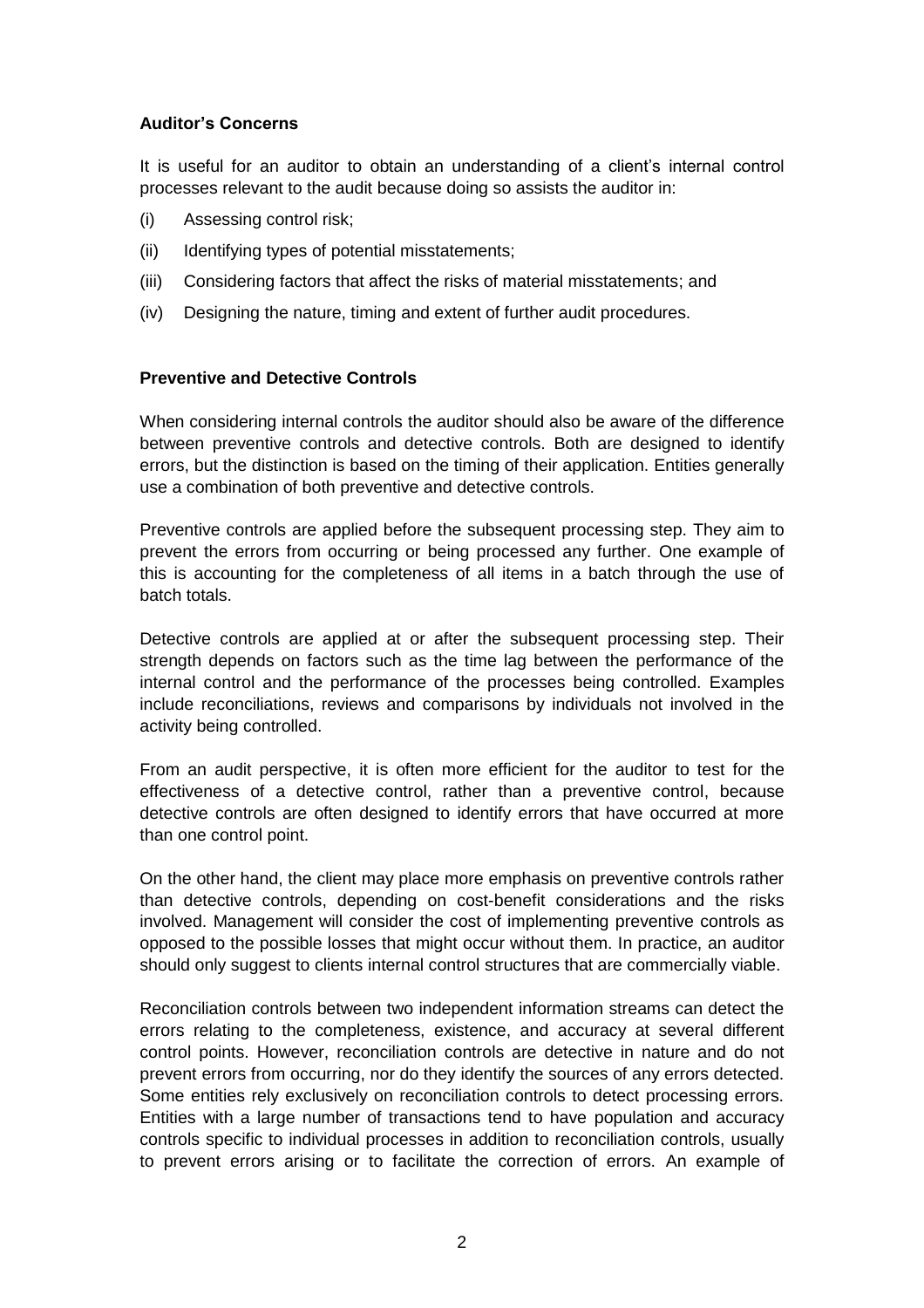reconciliation control is bank reconciliation between bank statements and bank accounts.

# **Controls Relevant to the Audit**

An entity generally has controls relating to objectives that are not relevant to an audit, and therefore auditors need not consider such controls as are unrelated to financial reporting. For example, if a purchase is made at an excessively high price, the accounting system should reflect the price paid, since that reflects the exchange. However, management would normally wish to institute internal control to ensure that the prices paid were not excessive, and hence such control would not be relevant to the audit.

The following controls may be relevant to an audit:

(i) Controls over the completeness and accuracy of information produced by the entity

If the auditor intends to utilize such information in designing and performing further audit procedures

(ii) Controls relating to operations and compliance objectives

If the auditor evaluates the data controlled or uses these data in applying audit procedures

(iii) Internal control over safeguarding of assets

These controls include control processes relating to both financial reporting and operations objectives. The auditor's consideration of such controls is generally limited to those relevant to the reliability of financial reporting.

# **Design and Implementation of Relevant Internal Controls**

The auditor's evaluation of the design of control processes involves considering whether the control framework is capable of effectively preventing, or detecting and correcting material misstatements. An improperly designed control framework may represent a significant deficiency in overall internal control.

Implementation of a control framework means that the control procedures exist and that the entity is using them. However, this does not necessarily mean that the implemented controls have been properly carried out. The auditor has to carry out a test of controls to verify whether those controls are functioning properly.

# **Walk-through Test**

Inquiry of entity personnel is one of the risk assessment procedures used by an auditor to ascertain the design and implementation of a control framework. However,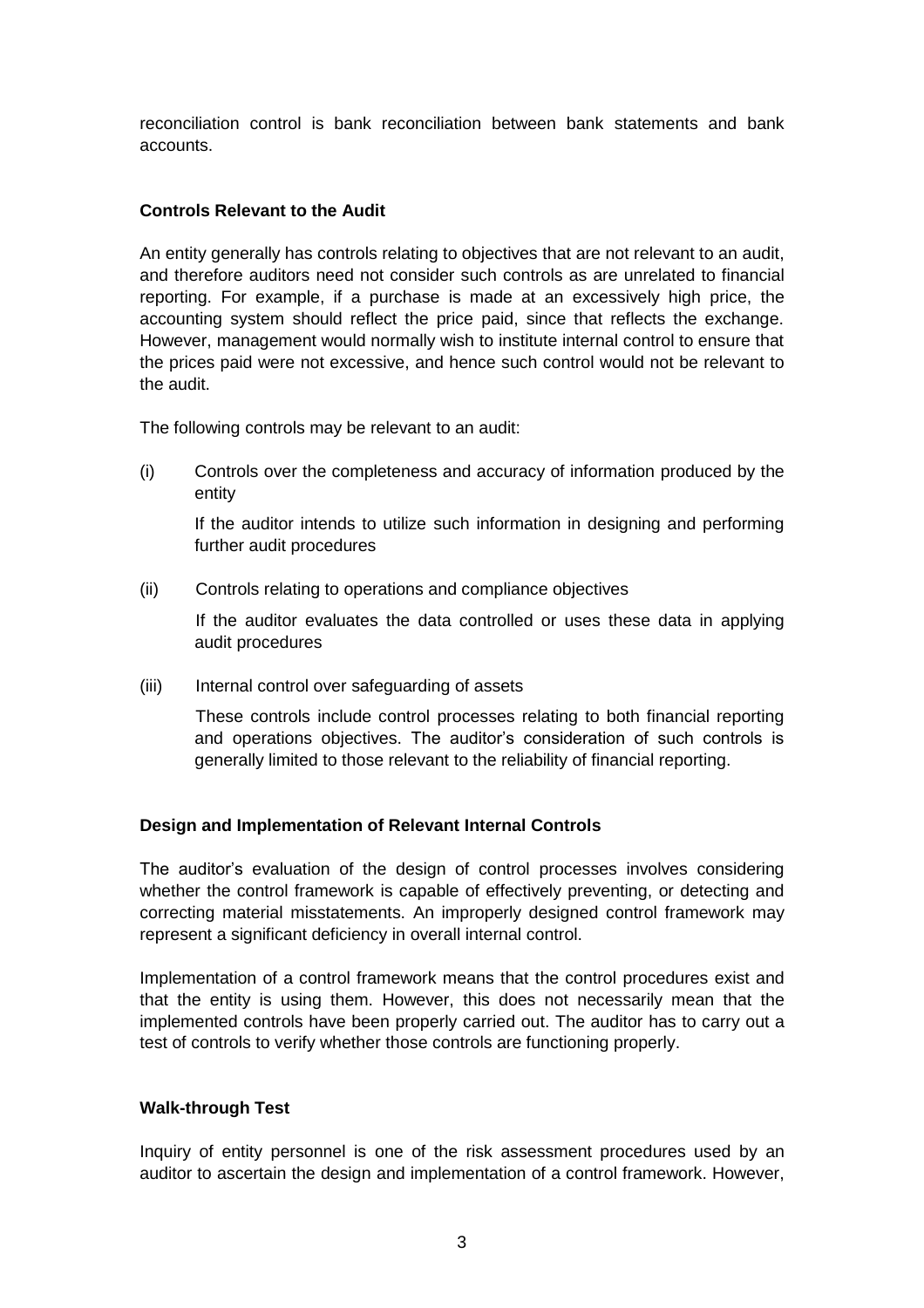other risk assessment procedures should be performed to obtain audit evidence about the design of controls and whether such controls have been implemented. Those procedures may include:

- (i) Observing the application of specific controls;
- (ii) Inspecting reports and documents; and
- (iii) Tracing transactions through the information system relevant to financial reporting.

The tracing of one or a few documents from the initiation of a transaction type through the entire accounting process to its (their) final place in the accounting ledgers is a walk-through test.

### **Purpose of Risk Assessment Procedures Performed by the Auditor**

First, the auditor makes an inquiry of client personnel as the most direct method of ascertaining any changes in the system of internal control. In order to distinguish the changes since the last audit, the auditor may refer to the prior year's system documentation.

Sometimes the auditor can identify changes in internal control procedures by reading the updates on the client's systems manuals. Through the examination of such documents and records, the auditor can bring his or her understanding of the manuals to life. Any discrepancies identified should be clarified with the management to ensure that there has been no misunderstanding or misinterpretation of a procedure.

Through the observation of system processes and operations the auditor can also enhance his or her understanding of the internal control framework and can ensure that the controls being considered have been properly implemented and carried out. It is important for the auditor to document his or her understanding of the system of controls so as to support his or her assessment of control risk, to provide communication among audit engagement team members, and to serve as a reference for future audits.

Lastly, the auditor performs a walk-through test to confirm his or her understanding of the system of controls and to ensure that the actual control procedures carried out are the same as those documented by the auditor.

# **Inherent Limitations of Internal Control**

Despite an entity having designed and implemented effective internal controls, there can only be reasonable assurance about the entity's achieving its financial reporting objectives. This may be due to the following inherent limitations of internal control: